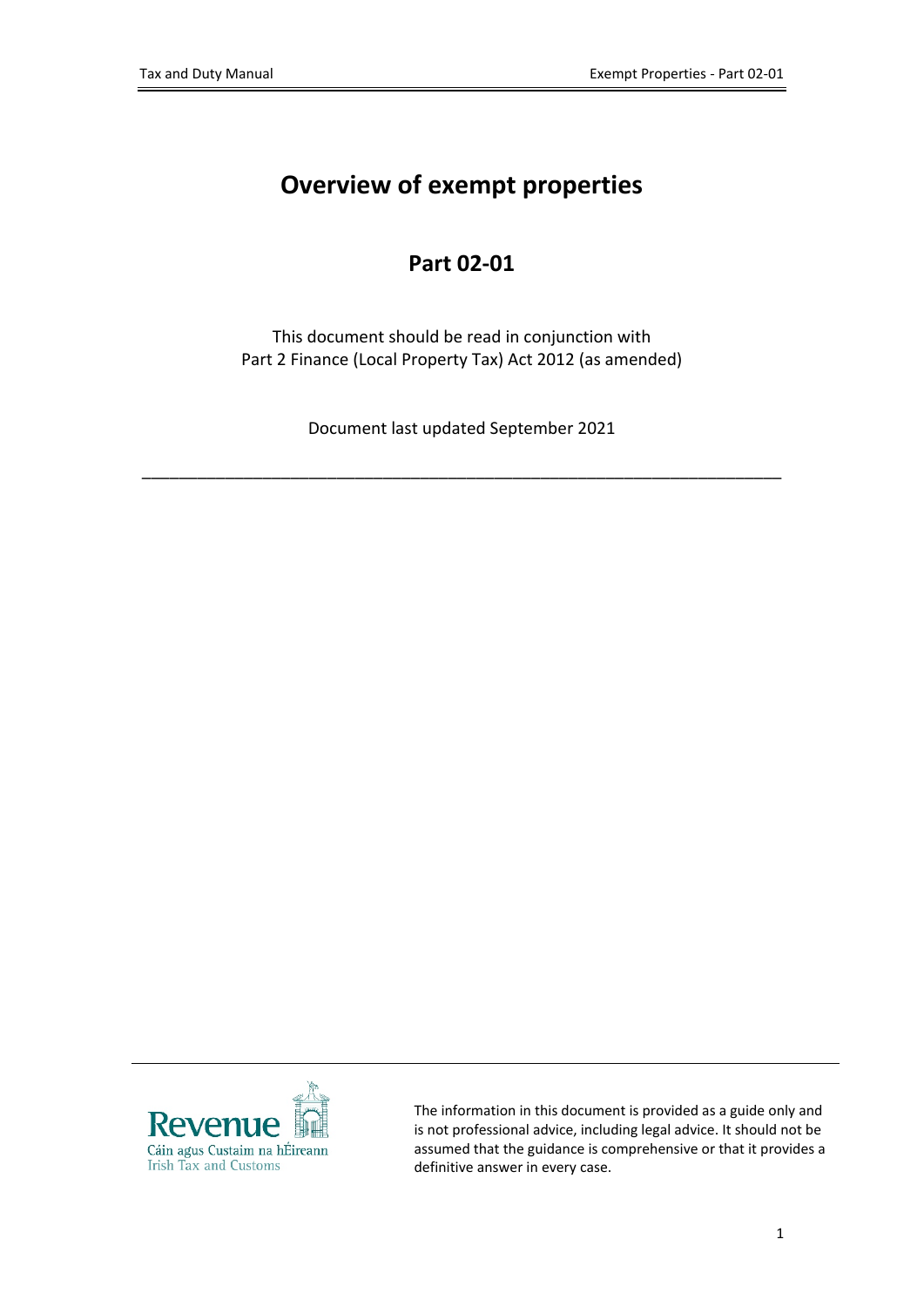### **Table of Contents**

| 2. |     |     |
|----|-----|-----|
| 3. |     |     |
| 4. |     |     |
|    | 4.1 |     |
|    | 4.2 |     |
|    |     |     |
|    |     |     |
|    | 5.1 |     |
|    |     | 5.2 |
| 6. |     |     |
| 7. |     |     |
| 8. |     |     |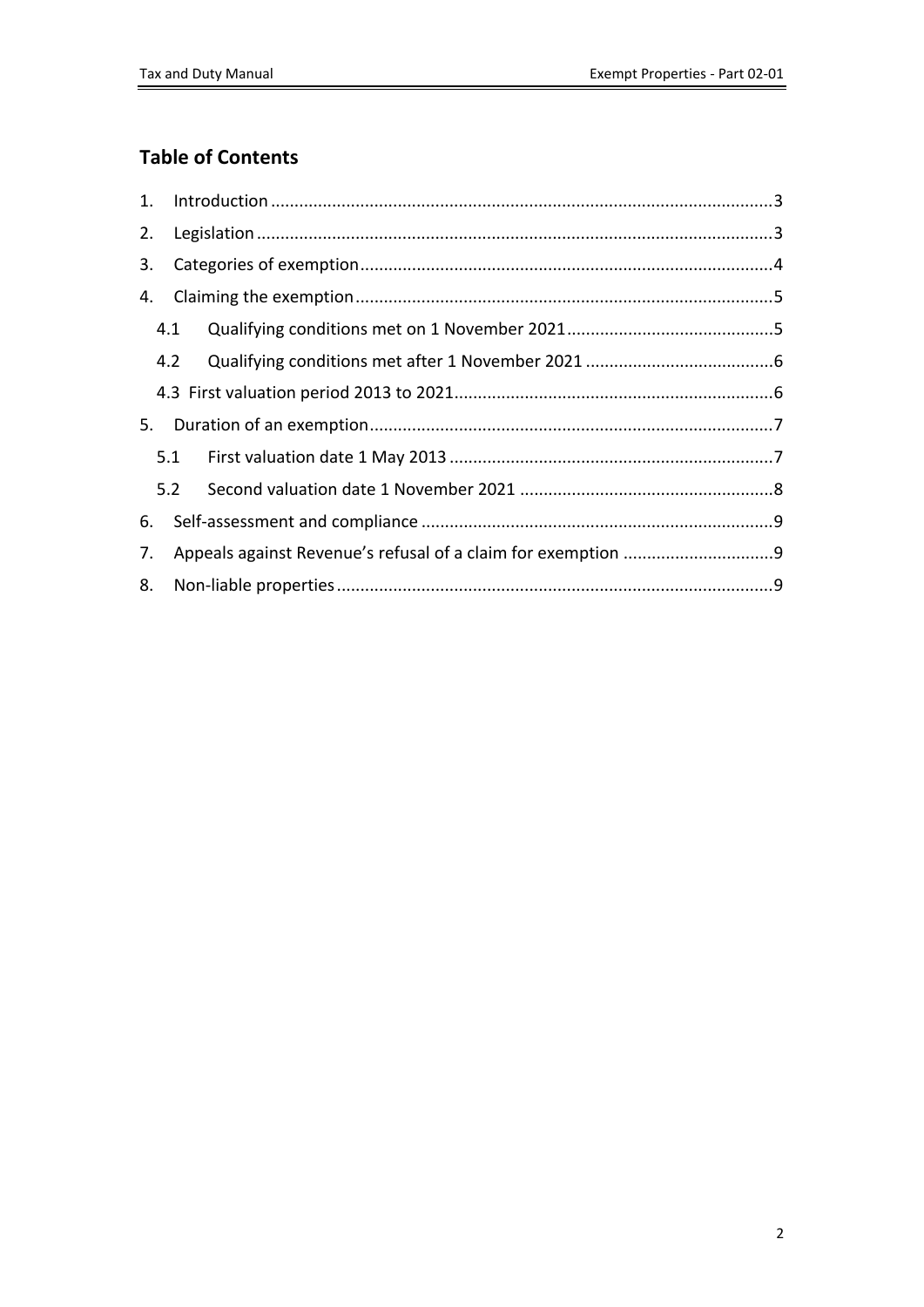## <span id="page-2-0"></span>1. Introduction

This Tax and Duty Manual (TDM) provides a high-level overview of the categories of properties that are exempt from the charge to local property tax (LPT) and how the exemptions **generally** operate. Readers who want a good understanding of how a particular exemption operates should not rely solely on this TDM but should also look at the detailed information on the individual exemptions that are contained in separate TDM's numbered [Parts](https://www.revenue.ie/en/tax-professionals/tdm/local-property-tax/part-02/index.aspx) [02-02](https://www.revenue.ie/en/tax-professionals/tdm/local-property-tax/part-02/index.aspx) [to](https://www.revenue.ie/en/tax-professionals/tdm/local-property-tax/part-02/index.aspx) [02-13](https://www.revenue.ie/en/tax-professionals/tdm/local-property-tax/part-02/index.aspx).

Other types of property are outside the scope of LPT, and therefore not liable, rather than being exempt as such. Such properties are often referred to as 'non-liable' properties.

### <span id="page-2-1"></span>2. Legislation

The provisions relating to the individual exemptions are contained in sections 4 to 10D Finance (Local Property Tax) Act 2012 (as amended).

A "**residential property"** is defined in section 1. Where a building (or a structure) is in use as, or is suitable for use as, a dwelling on a liability date in a year, the building is termed a "relevant residential property" by section 3. This term is then used to describe a liable property. The drafting mechanism that is used in Part 2 to exempt a particular type (or use) of a residential property is to state that such a property "shall not, for the purposes section 16(1), be regarded as a relevant residential property". Section 16(1) charges a property to LPT.

The Finance (Local Property Tax) (Amendment) Act 2021 substituted the reference to "for the purposes **of this Act**" with "for the purposes **of section 16(1)**". This had the effect of narrowing the provisions in the Finance (Local Property Tax) Act 2012 (as amended) to which exempt properties were subject to the charging provision in section 16(1). It also made exempt properties subject to other relevant provisions such as the requirement to submit returns claiming the exemption and to declare a self-assessed chargeable value.

**Section 14(2)**, which provided for the continuation of an exemption throughout the first valuation period covering the years 2013 to 2021, does not apply to the second valuation period covering the years 2022 to 2025. This allows for the ending of this exemption during this latter period where the qualifying conditions cease to be met.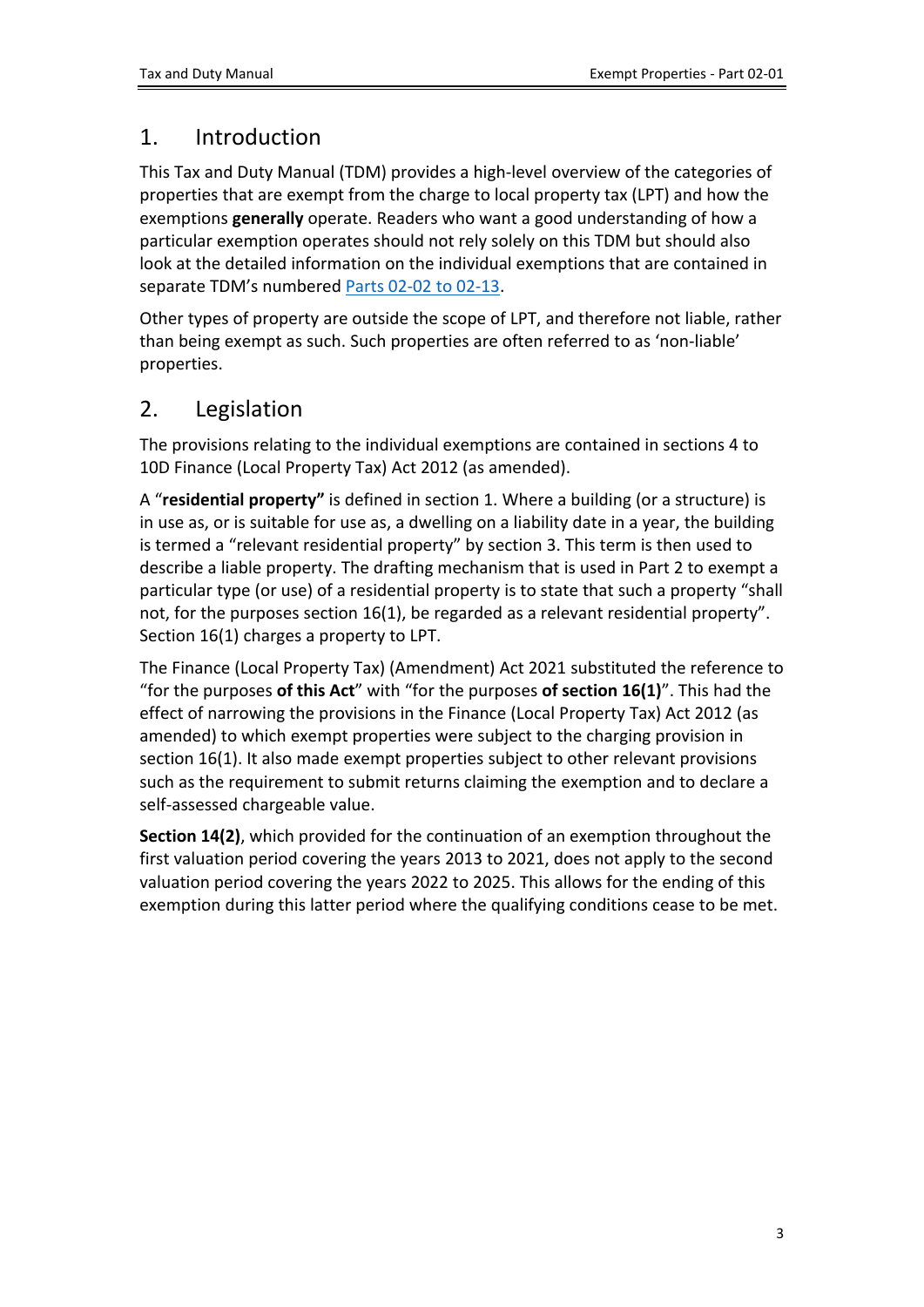# <span id="page-3-0"></span>3. Categories of exemption

The categories of residential property that are currently exempt (if they meet the required qualifying conditions) are those that are:

- [fully](https://www.revenue.ie/en/tax-professionals/tdm/local-property-tax/part-02/02-02.pdf) [subject](https://www.revenue.ie/en/tax-professionals/tdm/local-property-tax/part-02/02-02.pdf) [to](https://www.revenue.ie/en/tax-professionals/tdm/local-property-tax/part-02/02-02.pdf) [commercial](https://www.revenue.ie/en/tax-professionals/tdm/local-property-tax/part-02/02-02.pdf) [rates](https://www.revenue.ie/en/tax-professionals/tdm/local-property-tax/part-02/02-02.pdf) [\(section](https://www.revenue.ie/en/tax-professionals/tdm/local-property-tax/part-02/02-02.pdf) [4\)](https://www.revenue.ie/en/tax-professionals/tdm/local-property-tax/part-02/02-02.pdf)
- [vacated](https://www.revenue.ie/en/tax-professionals/tdm/local-property-tax/part-02/02-03.pdf) [for](https://www.revenue.ie/en/tax-professionals/tdm/local-property-tax/part-02/02-03.pdf) [an](https://www.revenue.ie/en/tax-professionals/tdm/local-property-tax/part-02/02-03.pdf) [extended](https://www.revenue.ie/en/tax-professionals/tdm/local-property-tax/part-02/02-03.pdf) [period](https://www.revenue.ie/en/tax-professionals/tdm/local-property-tax/part-02/02-03.pdf) [by](https://www.revenue.ie/en/tax-professionals/tdm/local-property-tax/part-02/02-03.pdf) [a](https://www.revenue.ie/en/tax-professionals/tdm/local-property-tax/part-02/02-03.pdf) [person](https://www.revenue.ie/en/tax-professionals/tdm/local-property-tax/part-02/02-03.pdf) [with](https://www.revenue.ie/en/tax-professionals/tdm/local-property-tax/part-02/02-03.pdf) [a](https://www.revenue.ie/en/tax-professionals/tdm/local-property-tax/part-02/02-03.pdf) [long-term](https://www.revenue.ie/en/tax-professionals/tdm/local-property-tax/part-02/02-03.pdf) [mental](https://www.revenue.ie/en/tax-professionals/tdm/local-property-tax/part-02/02-03.pdf) [or](https://www.revenue.ie/en/tax-professionals/tdm/local-property-tax/part-02/02-03.pdf) [physical](https://www.revenue.ie/en/tax-professionals/tdm/local-property-tax/part-02/02-03.pdf) [infirmity](https://www.revenue.ie/en/tax-professionals/tdm/local-property-tax/part-02/02-03.pdf) [\(section](https://www.revenue.ie/en/tax-professionals/tdm/local-property-tax/part-02/02-03.pdf) [5\(2\)\(a\)\)](https://www.revenue.ie/en/tax-professionals/tdm/local-property-tax/part-02/02-03.pdf)
- [registered](https://www.revenue.ie/en/tax-professionals/tdm/local-property-tax/part-02/02-03.pdf) [nursing](https://www.revenue.ie/en/tax-professionals/tdm/local-property-tax/part-02/02-03.pdf) [homes](https://www.revenue.ie/en/tax-professionals/tdm/local-property-tax/part-02/02-03.pdf) [\(section](https://www.revenue.ie/en/tax-professionals/tdm/local-property-tax/part-02/02-03.pdf)  $5(2)(b)$ )
- [used](https://www.revenue.ie/en/tax-professionals/tdm/local-property-tax/part-02/02-05.pdf) [to](https://www.revenue.ie/en/tax-professionals/tdm/local-property-tax/part-02/02-05.pdf) [provide](https://www.revenue.ie/en/tax-professionals/tdm/local-property-tax/part-02/02-05.pdf) [special](https://www.revenue.ie/en/tax-professionals/tdm/local-property-tax/part-02/02-05.pdf) [needs](https://www.revenue.ie/en/tax-professionals/tdm/local-property-tax/part-02/02-05.pdf) [accommodation](https://www.revenue.ie/en/tax-professionals/tdm/local-property-tax/part-02/02-05.pdf) [\(section](https://www.revenue.ie/en/tax-professionals/tdm/local-property-tax/part-02/02-05.pdf) [7\)](https://www.revenue.ie/en/tax-professionals/tdm/local-property-tax/part-02/02-05.pdf)
- [used](https://www.revenue.ie/en/tax-professionals/tdm/local-property-tax/part-02/02-06.pdf) [by](https://www.revenue.ie/en/tax-professionals/tdm/local-property-tax/part-02/02-06.pdf) [a](https://www.revenue.ie/en/tax-professionals/tdm/local-property-tax/part-02/02-06.pdf) [charity](https://www.revenue.ie/en/tax-professionals/tdm/local-property-tax/part-02/02-06.pdf) [in](https://www.revenue.ie/en/tax-professionals/tdm/local-property-tax/part-02/02-06.pdf) [connection](https://www.revenue.ie/en/tax-professionals/tdm/local-property-tax/part-02/02-06.pdf) [with](https://www.revenue.ie/en/tax-professionals/tdm/local-property-tax/part-02/02-06.pdf) [the](https://www.revenue.ie/en/tax-professionals/tdm/local-property-tax/part-02/02-06.pdf) [provision](https://www.revenue.ie/en/tax-professionals/tdm/local-property-tax/part-02/02-06.pdf) [of](https://www.revenue.ie/en/tax-professionals/tdm/local-property-tax/part-02/02-06.pdf) [recreational](https://www.revenue.ie/en/tax-professionals/tdm/local-property-tax/part-02/02-06.pdf) [activities](https://www.revenue.ie/en/tax-professionals/tdm/local-property-tax/part-02/02-06.pdf) [\(section](https://www.revenue.ie/en/tax-professionals/tdm/local-property-tax/part-02/02-06.pdf) [7A\)](https://www.revenue.ie/en/tax-professionals/tdm/local-property-tax/part-02/02-06.pdf)
- [certified](https://www.revenue.ie/en/tax-professionals/tdm/local-property-tax/part-02/02-10.pdf) [as](https://www.revenue.ie/en/tax-professionals/tdm/local-property-tax/part-02/02-10.pdf) [affected](https://www.revenue.ie/en/tax-professionals/tdm/local-property-tax/part-02/02-10.pdf) [by](https://www.revenue.ie/en/tax-professionals/tdm/local-property-tax/part-02/02-10.pdf) [significant](https://www.revenue.ie/en/tax-professionals/tdm/local-property-tax/part-02/02-10.pdf) [pyrite](https://www.revenue.ie/en/tax-professionals/tdm/local-property-tax/part-02/02-10.pdf) [damage](https://www.revenue.ie/en/tax-professionals/tdm/local-property-tax/part-02/02-10.pdf)<sup>[1](https://www.revenue.ie/en/tax-professionals/tdm/local-property-tax/part-02/02-10.pdf)</sup> [\(section](https://www.revenue.ie/en/tax-professionals/tdm/local-property-tax/part-02/02-10.pdf) [10A\)](https://www.revenue.ie/en/tax-professionals/tdm/local-property-tax/part-02/02-10.pdf)
- [occupied](https://www.revenue.ie/en/tax-professionals/tdm/local-property-tax/part-02/02-11.pdf) [by](https://www.revenue.ie/en/tax-professionals/tdm/local-property-tax/part-02/02-11.pdf) [permanently](https://www.revenue.ie/en/tax-professionals/tdm/local-property-tax/part-02/02-11.pdf) [and](https://www.revenue.ie/en/tax-professionals/tdm/local-property-tax/part-02/02-11.pdf) [totally](https://www.revenue.ie/en/tax-professionals/tdm/local-property-tax/part-02/02-11.pdf) [incapacitated](https://www.revenue.ie/en/tax-professionals/tdm/local-property-tax/part-02/02-11.pdf) [people](https://www.revenue.ie/en/tax-professionals/tdm/local-property-tax/part-02/02-11.pdf) [\(section](https://www.revenue.ie/en/tax-professionals/tdm/local-property-tax/part-02/02-11.pdf) [10B\)](https://www.revenue.ie/en/tax-professionals/tdm/local-property-tax/part-02/02-11.pdf)
- [owned](https://www.revenue.ie/en/tax-professionals/tdm/local-property-tax/part-02/02-12.pdf) [by](https://www.revenue.ie/en/tax-professionals/tdm/local-property-tax/part-02/02-12.pdf) [a](https://www.revenue.ie/en/tax-professionals/tdm/local-property-tax/part-02/02-12.pdf) [North-South](https://www.revenue.ie/en/tax-professionals/tdm/local-property-tax/part-02/02-12.pdf) [Implementation](https://www.revenue.ie/en/tax-professionals/tdm/local-property-tax/part-02/02-12.pdf) [Body](https://www.revenue.ie/en/tax-professionals/tdm/local-property-tax/part-02/02-12.pdf) [under](https://www.revenue.ie/en/tax-professionals/tdm/local-property-tax/part-02/02-12.pdf) [the](https://www.revenue.ie/en/tax-professionals/tdm/local-property-tax/part-02/02-12.pdf) [British-Irish](https://www.revenue.ie/en/tax-professionals/tdm/local-property-tax/part-02/02-12.pdf) [Agreement](https://www.revenue.ie/en/tax-professionals/tdm/local-property-tax/part-02/02-12.pdf) [Act](https://www.revenue.ie/en/tax-professionals/tdm/local-property-tax/part-02/02-12.pdf) [1999](https://www.revenue.ie/en/tax-professionals/tdm/local-property-tax/part-02/02-12.pdf) [\(section](https://www.revenue.ie/en/tax-professionals/tdm/local-property-tax/part-02/02-12.pdf) [10C\)](https://www.revenue.ie/en/tax-professionals/tdm/local-property-tax/part-02/02-12.pdf) <sup>2</sup>
- [eligible](https://www.revenue.ie/en/tax-professionals/tdm/local-property-tax/part-02/02-13.pdf) [for](https://www.revenue.ie/en/tax-professionals/tdm/local-property-tax/part-02/02-13.pdf) [the](https://www.revenue.ie/en/tax-professionals/tdm/local-property-tax/part-02/02-13.pdf) [Defective](https://www.revenue.ie/en/tax-professionals/tdm/local-property-tax/part-02/02-13.pdf) [Concrete](https://www.revenue.ie/en/tax-professionals/tdm/local-property-tax/part-02/02-13.pdf) [Blocks](https://www.revenue.ie/en/tax-professionals/tdm/local-property-tax/part-02/02-13.pdf) [grant](https://www.revenue.ie/en/tax-professionals/tdm/local-property-tax/part-02/02-13.pdf) [scheme](https://www.revenue.ie/en/tax-professionals/tdm/local-property-tax/part-02/02-13.pdf) [\(section](https://www.revenue.ie/en/tax-professionals/tdm/local-property-tax/part-02/02-13.pdf) [10D\).](https://www.revenue.ie/en/tax-professionals/tdm/local-property-tax/part-02/02-13.pdf) 3

Other categories of residential property were exempt for the first valuation period, (comprising the years 2013 to 2021) but became chargeable to LPT for the year 2022 and subsequent years following the termination of the exemptions by the Finance (Local Property Tax)(Amendment) Act 2021. These categories are:

- [unsold](https://www.revenue.ie/en/tax-professionals/tdm/local-property-tax/part-02/02-04.pdf) [and](https://www.revenue.ie/en/tax-professionals/tdm/local-property-tax/part-02/02-04.pdf) [unused](https://www.revenue.ie/en/tax-professionals/tdm/local-property-tax/part-02/02-04.pdf) [trading](https://www.revenue.ie/en/tax-professionals/tdm/local-property-tax/part-02/02-04.pdf) [stock](https://www.revenue.ie/en/tax-professionals/tdm/local-property-tax/part-02/02-04.pdf) [of](https://www.revenue.ie/en/tax-professionals/tdm/local-property-tax/part-02/02-04.pdf) [a](https://www.revenue.ie/en/tax-professionals/tdm/local-property-tax/part-02/02-04.pdf) [builder/property](https://www.revenue.ie/en/tax-professionals/tdm/local-property-tax/part-02/02-04.pdf) [developer](https://www.revenue.ie/en/tax-professionals/tdm/local-property-tax/part-02/02-04.pdf) [at](https://www.revenue.ie/en/tax-professionals/tdm/local-property-tax/part-02/02-04.pdf) [May](https://www.revenue.ie/en/tax-professionals/tdm/local-property-tax/part-02/02-04.pdf) [2013](https://www.revenue.ie/en/tax-professionals/tdm/local-property-tax/part-02/02-04.pdf) [\(section](https://www.revenue.ie/en/tax-professionals/tdm/local-property-tax/part-02/02-04.pdf) [6\)](https://www.revenue.ie/en/tax-professionals/tdm/local-property-tax/part-02/02-04.pdf) and [subsequent](https://www.revenue.ie/en/tax-professionals/tdm/local-property-tax/part-02/02-07.pdf) [purchases](https://www.revenue.ie/en/tax-professionals/tdm/local-property-tax/part-02/02-07.pdf) [of](https://www.revenue.ie/en/tax-professionals/tdm/local-property-tax/part-02/02-07.pdf) [such](https://www.revenue.ie/en/tax-professionals/tdm/local-property-tax/part-02/02-07.pdf) [properties](https://www.revenue.ie/en/tax-professionals/tdm/local-property-tax/part-02/02-07.pdf) [\(section](https://www.revenue.ie/en/tax-professionals/tdm/local-property-tax/part-02/02-07.pdf) [9\)](https://www.revenue.ie/en/tax-professionals/tdm/local-property-tax/part-02/02-07.pdf)
- [purchased](https://www.revenue.ie/en/tax-professionals/tdm/local-property-tax/part-02/02-08.pdf) [by](https://www.revenue.ie/en/tax-professionals/tdm/local-property-tax/part-02/02-08.pdf) [a](https://www.revenue.ie/en/tax-professionals/tdm/local-property-tax/part-02/02-08.pdf) ['first-time](https://www.revenue.ie/en/tax-professionals/tdm/local-property-tax/part-02/02-08.pdf) [buyer'](https://www.revenue.ie/en/tax-professionals/tdm/local-property-tax/part-02/02-08.pdf) [during](https://www.revenue.ie/en/tax-professionals/tdm/local-property-tax/part-02/02-08.pdf) [2013](https://www.revenue.ie/en/tax-professionals/tdm/local-property-tax/part-02/02-08.pdf) [\(section](https://www.revenue.ie/en/tax-professionals/tdm/local-property-tax/part-02/02-08.pdf) [8\)](https://www.revenue.ie/en/tax-professionals/tdm/local-property-tax/part-02/02-08.pdf)
- [situated](https://www.revenue.ie/en/tax-professionals/tdm/local-property-tax/part-02/02-09.pdf) [in](https://www.revenue.ie/en/tax-professionals/tdm/local-property-tax/part-02/02-09.pdf) [a](https://www.revenue.ie/en/tax-professionals/tdm/local-property-tax/part-02/02-09.pdf) [specified](https://www.revenue.ie/en/tax-professionals/tdm/local-property-tax/part-02/02-09.pdf) [unfinished](https://www.revenue.ie/en/tax-professionals/tdm/local-property-tax/part-02/02-09.pdf) [housing](https://www.revenue.ie/en/tax-professionals/tdm/local-property-tax/part-02/02-09.pdf) [estate](https://www.revenue.ie/en/tax-professionals/tdm/local-property-tax/part-02/02-09.pdf) [\(section](https://www.revenue.ie/en/tax-professionals/tdm/local-property-tax/part-02/02-09.pdf) [10\).](https://www.revenue.ie/en/tax-professionals/tdm/local-property-tax/part-02/02-09.pdf)

<sup>&</sup>lt;sup>1</sup> This exemption is being phased out and will not apply where the qualifying conditions are not met before 21 July 2023.

<sup>&</sup>lt;sup>2</sup> Exemption introduced by Finance (Local Property Tax) (Amendment) Act 2021.

<sup>3</sup> Exemption introduced by Finance (Local Property Tax) (Amendment) Act 2021.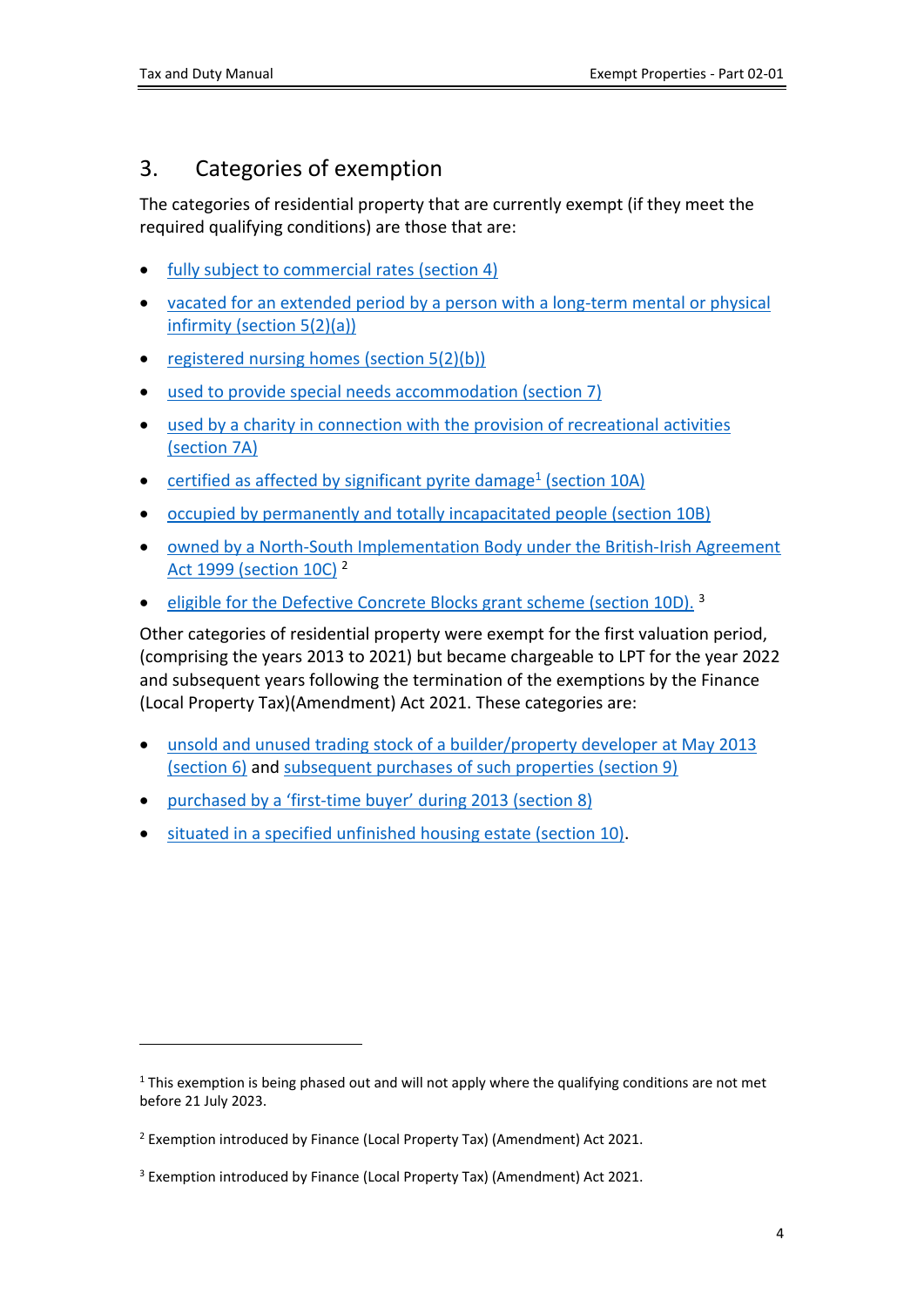# <span id="page-4-0"></span>4. Claiming the exemption

A property cannot qualify for an exemption unless the exemption is claimed (section 3A)<sup>4</sup>. Where an exemption is claimed as part of the normal self-assessment process, it isn't necessary for the claim to be approved by Revenue. However, see [section](#page-8-0) [6](#page-8-0) below in relation to Revenue's compliance programme.

Some exemptions require a specific application process and Revenue approval before they apply. This applies in the case of the exemptions for properties damaged by pyrite or the use of defective concrete blocks and properties occupied by certain severely incapacitated people.

How an exemption is to be claimed depends on when the qualifying conditions for the particular exemption are met.

#### <span id="page-4-1"></span>4.1 Qualifying conditions met on 1 November 2021

Where the qualifying conditions for an exemption are met on the second valuation date<sup>5</sup> 1 November 2021, the exemption should be claimed in the LPT1 return form by inserting the appropriate exemption number code in the exemption box. The exemption number codes are:

- 1. Vacated due to long-term Illness
- 2. Residence of a severely incapacitated person
- 3. Pyrite damaged
- 4. Defective Concrete Blocks Grant Scheme
- 5. Fully subject to commercial rates
- 6. Charity/Public Body owner and provider of special needs accommodation
- 7. Charity owner and used to provide recreational activities
- 8. North-South Implementation bodies
- 9. Registered nursing home

This claim covers the years 2022 to 2025.

<sup>4</sup> New section 3A inserted by Finance (Local Property Tax) (Amendment) Act 2021.

<sup>&</sup>lt;sup>5</sup> The valuation date is the date on which the chargeable value of a property is established for all liability dates (1 November in each year) falling with the valuation period.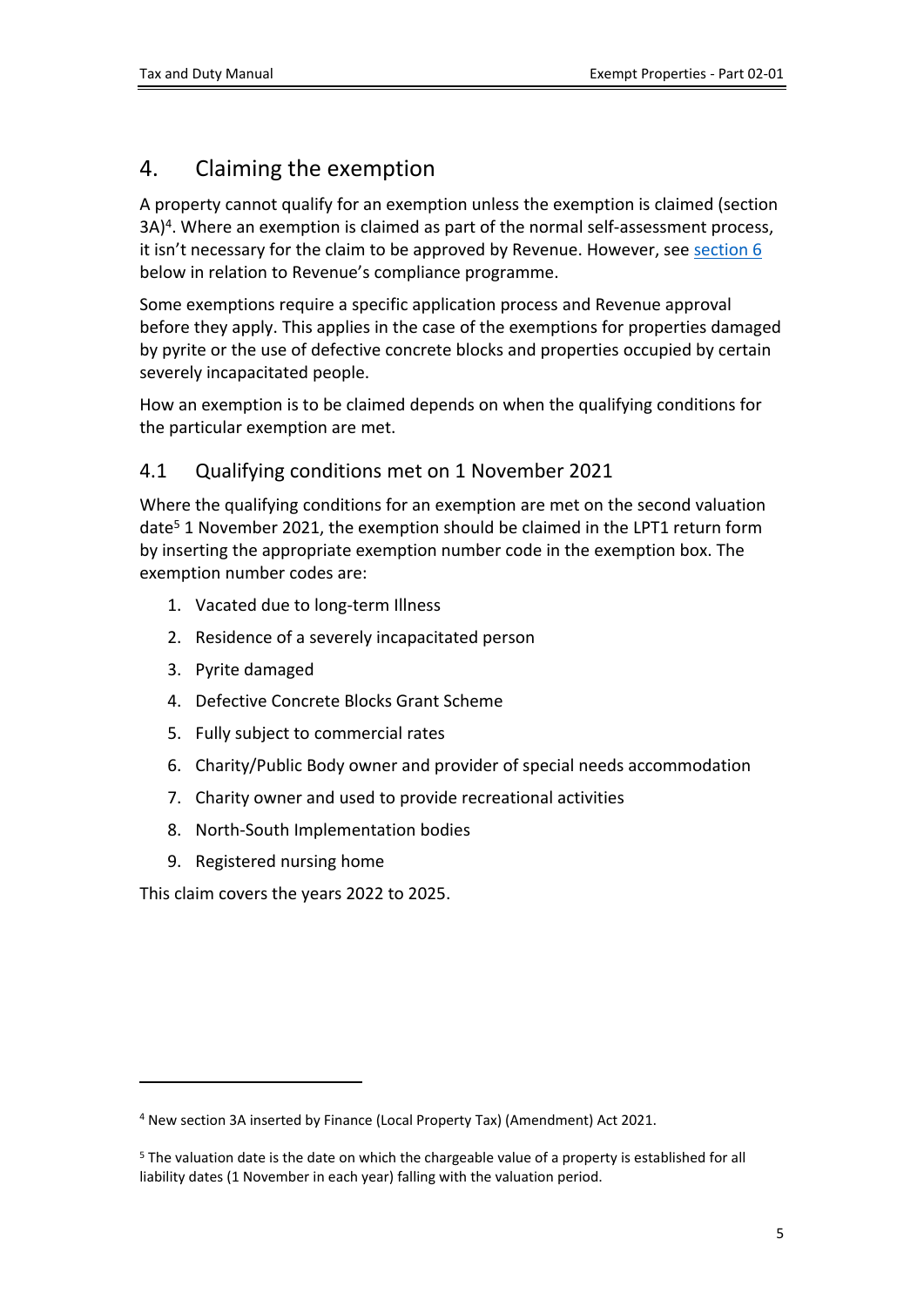### <span id="page-5-0"></span>4.2 Qualifying conditions met after 1 November 2021

Where the qualifying conditions for an exemption are met in the period after 1 November 2021 and on or before 1 November 2024, the exemption should be claimed online using [MyEnquiries](https://www.revenue.ie/en/online-services/services/manage-your-record/myenquiries.aspx), [ROS](https://www.revenue.ie/en/online-services/support/help-guides/ros/guide-to-ros.aspx) or the [LPT](https://www.revenue.ie/en/online-services/support/help-guides/lpt/lpt-online-service.aspx) [online](https://www.revenue.ie/en/online-services/support/help-guides/lpt/lpt-online-service.aspx) [service](https://www.revenue.ie/en/online-services/support/help-guides/lpt/lpt-online-service.aspx) or by writing to LPT Branch, PO Box 100, Ennis, Co. Clare. A claim should include any relevant documentation in support of the claim. This claim covers the remaining years in the second valuation period 2022 to 2025.

Where a property is acquired after 1 November 2021 from a person who claimed the exemption, the new owner does not then have to claim the exemption where the qualifying conditions continue to be met. However, where a property that does not meet the qualifying conditions on 1 November 2021 is acquired after this date and then meets the qualifying conditions, the new owner should claim the exemption.

### <span id="page-5-1"></span>4.3 First valuation period 2013 to 2021

A person who acquires a property, that was exempt on the first valuation date 1 May 2013, after that date<sup>6</sup> does not need to submit a return form to claim the exemption until 1 November 2021, the second valuation date. However, a person who acquires a property, that was not exempt on 1 May 2013, after that date and who meets the qualifying conditions for exemption should claim the exemption.

The exemption letter codes used to claim an exemption on the 2013 LPT1 return form were:

- A. Unsold and unused trading stock owned by a builder/property developer at May 2013
- B. Purchased by a 'first-time buyer'
- C. Purchase of the unsold and unused trading stock of a builder/property developer
- D. Situated in a specified unfinished housing estate
- E. Pyrite damaged
- F. Charity/Public Body owner and provider of special needs accommodation
- G. Registered nursing home
- H. Vacated due to long-term illness
- I. Residence of a severely incapacitated person
- K. Fully subject to commercial rates
- M. Charity owner and used to provide recreational activities.

<sup>&</sup>lt;sup>6</sup> Other than from a person who qualified for a 'first-time buyer' exemption.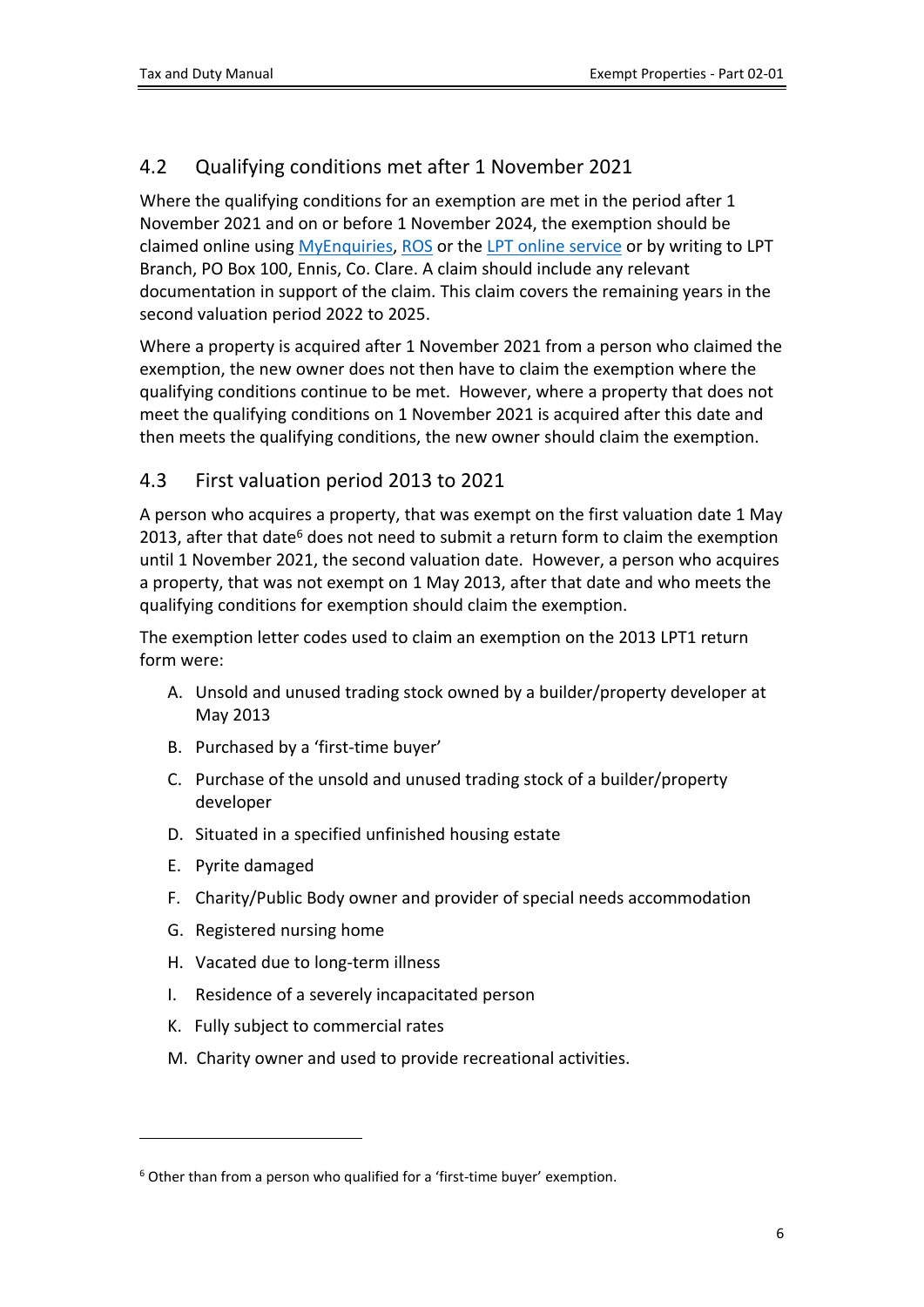### <span id="page-6-0"></span>5. Duration of an exemption

The duration of an exemption differs in relation to the first valuation date 1 May 2013 (for valuation period 2013 to 2021) and the second valuation date 1 November 2021 (for valuation period 2022 to 2025).

#### <span id="page-6-1"></span>5.1 First valuation date 1 May 2013

In relation to the first valuation date 1 May 2013, a residential property that was exempt on this date generally continued to be exempt until the end of 2021, even if the qualifying conditions for the exemption ceased to be met during this period. Exceptions to this general rule were the 'pyrite' exemption which had a fixed-6-year period of exemption and the 'first-time buyer' exemption which ceased when a property was sold or ceased to be used as the only or main residence of the liable person.

The first valuation date was 1 May 2013 which originally applied for the years 2013, 2014, 2015 and 2016. However, the Finance (Local Property Tax) (Amendment) Act 2015 extended this valuation period to include the years 2017, 2018 and 2019. Subsequently, a Ministerial Order (S.I. 166/2019) dated 18 April 2019 further extended the first valuation period to include the year 2020. A second Ministerial Order (S.I. 458/2020) dated 27 October 2020 further extended the first valuation period to include the year 2021.

#### **Example**

A residential property qualified for an exemption because it was fully subject to commercial rates on 1 May 2013. In March 2019 the liable person started to use the property for a purpose that resulted in it no longer being subject to commercial rates so that the qualifying conditions for the exemption ceased to be met. However, as the exemption applied on 1 May 2013, it continued to apply until the end of 2021.

As section 8 ('first-time buyer') and section 9 (unused property purchased from a builder) contained end dates for the exemptions provided by those sections, these exemptions could not be extended by these Ministerial Orders. Pending the required legislative amendment to these sections by the Finance (Local Property Tax) (Amendment) Act 2021, the exemptions were continued on an administrative basis by Revenue for the years 2020 and 2021.

A property that was not exempt on 1 May 2013 could subsequently become exempt where the qualifying conditions for the exemption were met at a later stage but only with effect from the first liability date (i.e. 1 November in a year) on which the qualifying conditions were met. The exemption then continued to apply until the end of 2021.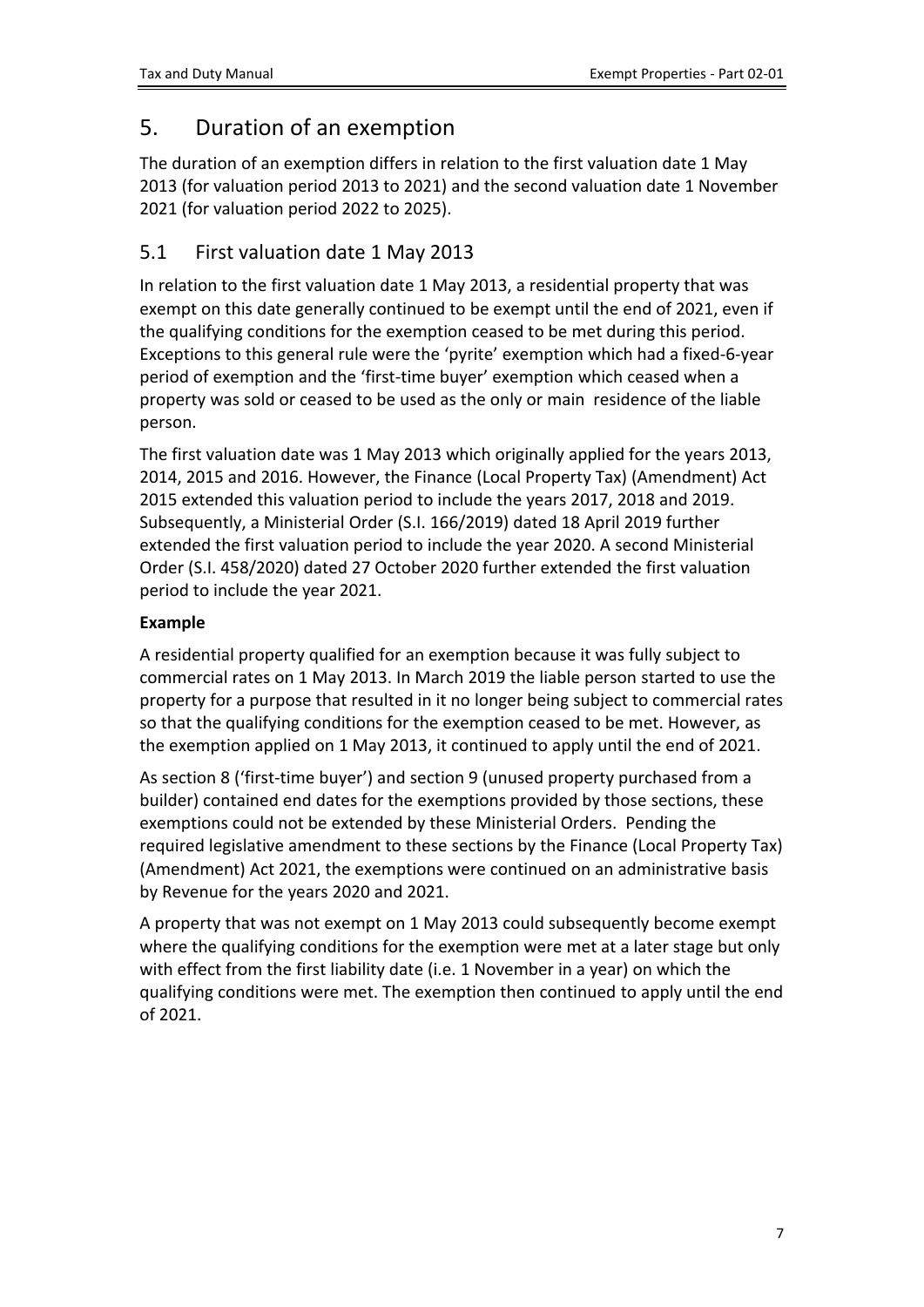#### **Example**

A residential property qualified for an exemption in April 2018 when its sole owner had been living in a nursing home for 12 months because of long-term illness. The property remains chargeable to LPT for the full year 2018 because the exemption didn't apply on 1 November 2017. However, as the qualifying conditions are met on 1 November 2018, the property will be exempt for the year 2019, and also the years 2020 and 2021 if the qualifying conditions continue to be met.

### <span id="page-7-0"></span>5.2 Second valuation date 1 November 2021

In relation to the second valuation date 1 November 2021, a residential property that was exempt on this date does not automatically continue to be exempt for the remainder of the valuation period to the end of 2025. If the property ceases to meet the qualifying conditions for the exemption, it becomes chargeable to LPT with effect from the first liability date (i.e. 1 November in a year) following the date on which the qualifying conditions cease to be met. The exceptions to this general rule are the 'pyrite' and the 'defective concrete blocks' exemptions which have a fixed 6-year period of exemption.

#### **Example**

A residential property that was owned by a charity and used to provide special needs accommodation qualified for an exemption on 1 November 2021. However, in February 2022 it started to lease the property to tenants who did not have special needs. The exemption therefore ceases to apply. The property will continue to be exempt for the remainder of 2022 as it was exempt on 1 November 2021. However, it becomes chargeable to LPT on 1 November 2022 and will have to start paying LPT from the year 2023.

A property that was not exempt on 1 November 2021 could subsequently become exempt where the qualifying conditions for the exemption are met at a later stage but only with effect from the first liability date (i.e. 1 November in a year) on which the qualifying conditions are met, subject to the qualifying conditions continuing to be met.

#### **Example**

A residential property that has been adapted to make it suitable for occupation by a severely incapacitated person qualifies for an exemption when it starts to be occupied by the incapacitated person in January 2023. As the qualifying conditions for the exemption are not met on 1 November 2022, LPT is payable for the full year 2023. However, it will be exempt on 1 November 2023 and LPT won't be payable for the years 2024 and 2025, subject to the qualifying conditions continuing to be met.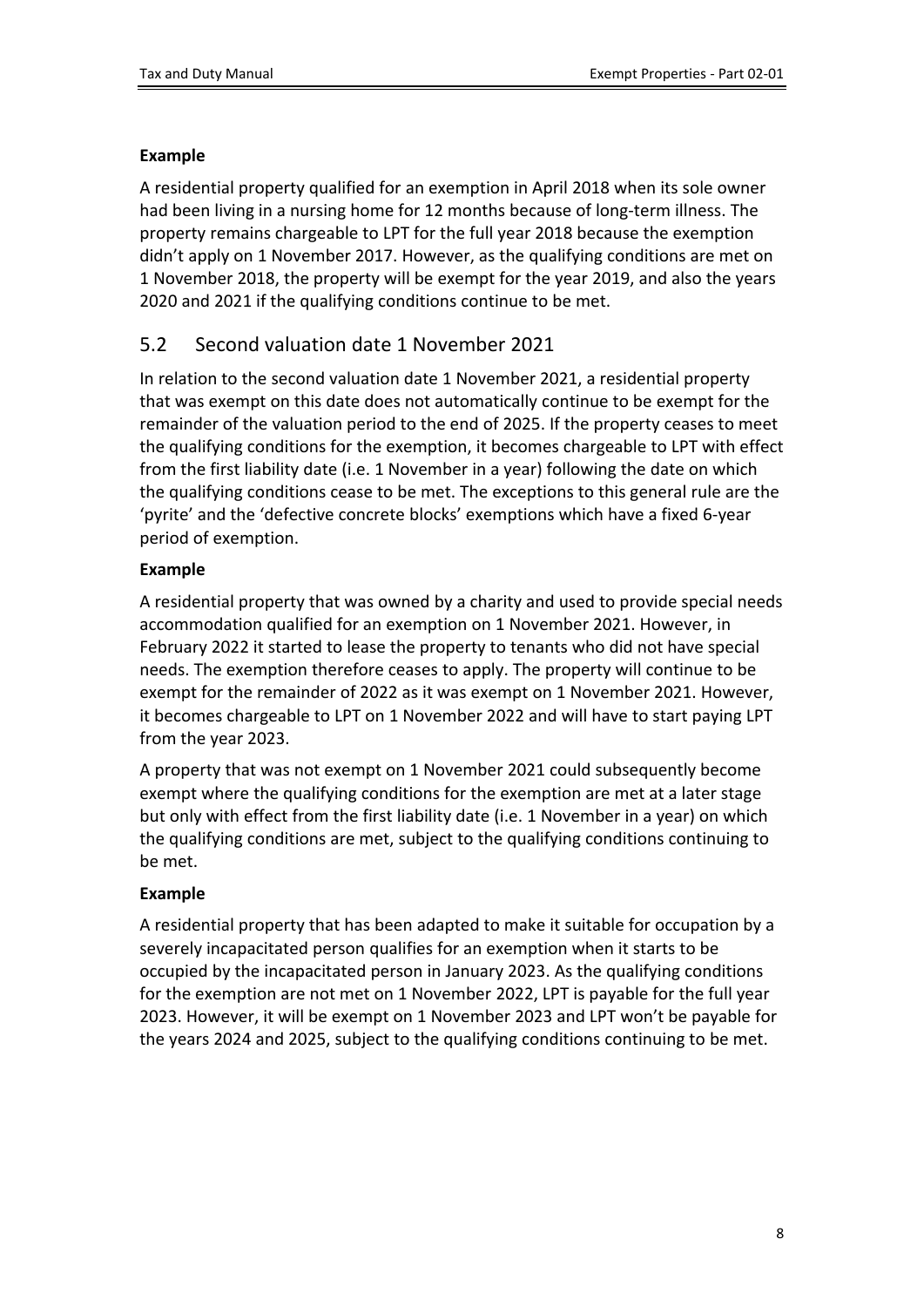# <span id="page-8-0"></span>6. Self-assessment and compliance

Most of the exemptions are claimed as part of the normal self-assessment process. However, Revenue may decide to examine the validity of the claim at a later stage as part of its ongoing compliance programme. The person claiming the exemption may be required to provide evidence and supporting documentation to back up the claim. As is the case with all self-assessed taxes, the liable person must retain evidence to support the claim for exemption for a period of 6 years.

The exemption will be withdrawn where Revenue determines that the qualifying conditions for the exemption were not met. Interest will be charged from the date on which LPT would have been payable in the absence of the exemption. A penalty may be imposed where a person makes a false statement or representation for the purpose of obtaining a reduction in the LPT liability.<sup>7</sup>

# <span id="page-8-1"></span>7. Appeals against Revenue's refusal of a claim for exemption

It may happen that, following a claim for the exemption, Revenue determines that the qualifying conditions for the exemption were not met. Revenue is required to notify the claimant in writing of its determination. The claimant then has 30 days to appeal against such a determination to the independent Tax Appeals Commission  $(TAC)$ .<sup>8</sup> However, the TAC can decide to allow appeals made outside this timeframe in certain circumstances. See Tax and Duty Manual [Part](https://www.revenue.ie/en/tax-professionals/tdm/local-property-tax/part-09/09-01.pdf) [09-01](https://www.revenue.ie/en/tax-professionals/tdm/local-property-tax/part-09/09-01.pdf) for information on the LPT appeals procedures.

# <span id="page-8-2"></span>8. Non-liable properties

Other types of property are outside the scope of LPT, and therefore not liable, rather than being exempt as such. Such properties are often referred to as 'non-liable' properties.

The main category of 'non-liable' properties is properties that do not come within the definition of "residential property" in section 1. This encompasses buildings (or structures) that are not suitable for use as a dwelling. An example of such a property would be a property that is in such a serious state of dereliction that it is uninhabitable.

The definition of "building" in section 1 contains specific exclusions for vessels (boats), vehicles (whether these are mobile or not) and structures that are not permanently attached to the ground. Therefore, mobile homes not permanently attached to the ground are outside the scope of LPT.

<sup>7</sup> Section 147.

<sup>8</sup> Section 41B.